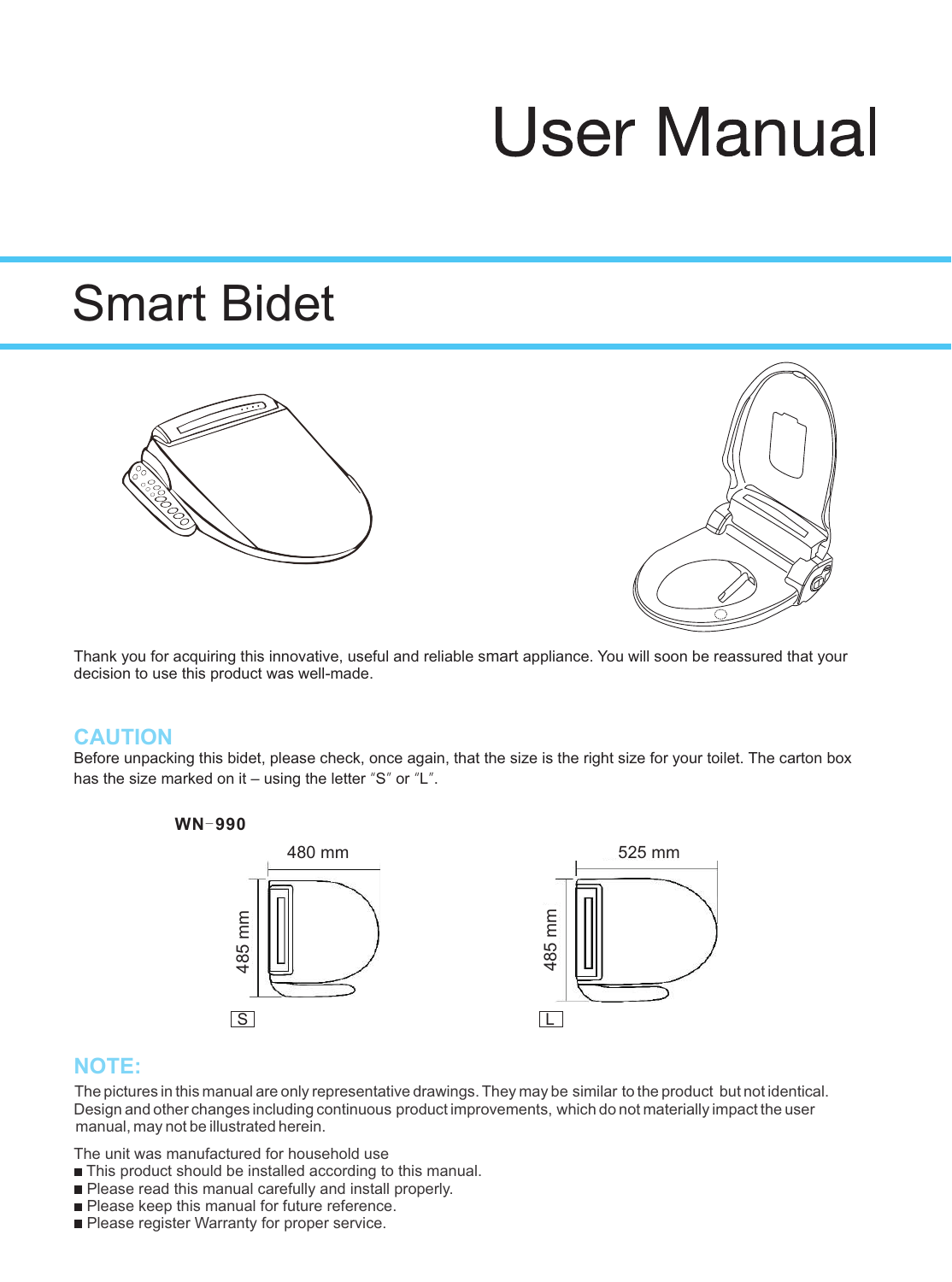# **SAFETY INSTRUCTIONS**

The following sticker is placed on to the toilet seat cover, visible when the cover is in the open position, to serve as a constant reminder of some important do's and don'ts:

# **ATTENTION**



*personnes handicapées.*

*avec de l'eau.*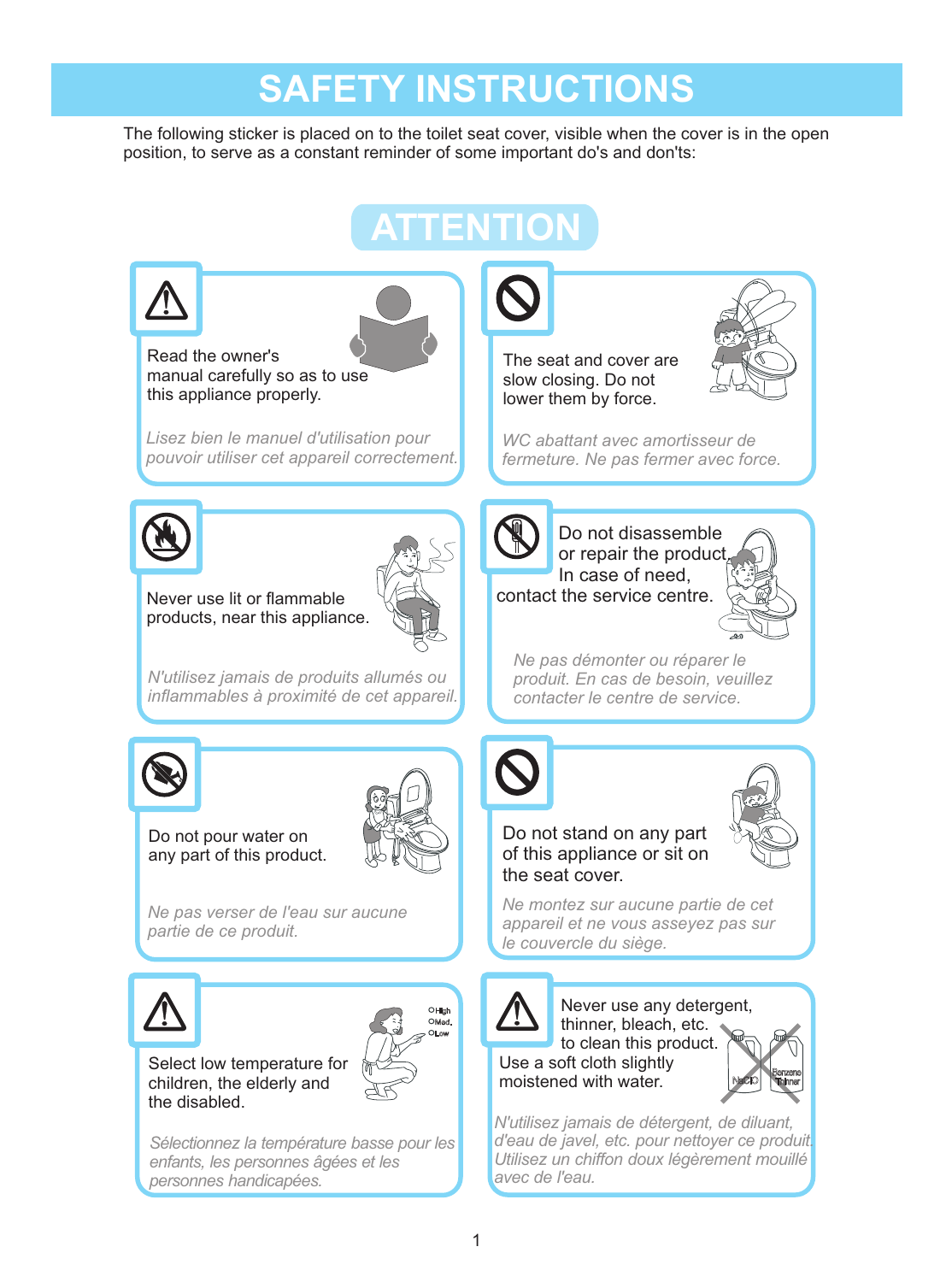# **CONTENTS**

# **FEATURES**

| Model<br><b>Functions</b>              | <b>WN-990</b> |
|----------------------------------------|---------------|
| Rear Wash                              |               |
| Catharsis (Deep Clean)                 |               |
| Ladies'/Front Wash                     |               |
| Own Water Pump: Assured Water Pressure |               |
| Massage                                |               |
| <b>Nozzle Oscillation</b>              |               |
| Self-Cleaning Nozzle                   |               |
| Adjustable Water Tempreture & Pressure |               |
| Warm Seat                              |               |
| Dry                                    |               |
| Auto-Deodorization                     |               |
| <b>Energy-Saving Functions</b>         |               |
| Automatic Power cut-off                |               |
| Slow Closing Toilet Seat & Cover       |               |
| <b>Motor Drive</b>                     |               |
| <b>CPU Control</b>                     |               |
| Easy D.I.Y. Installation               |               |
| <b>IP67 Waterproof Buttons</b>         |               |
| <b>Automatic Body Sensor</b>           |               |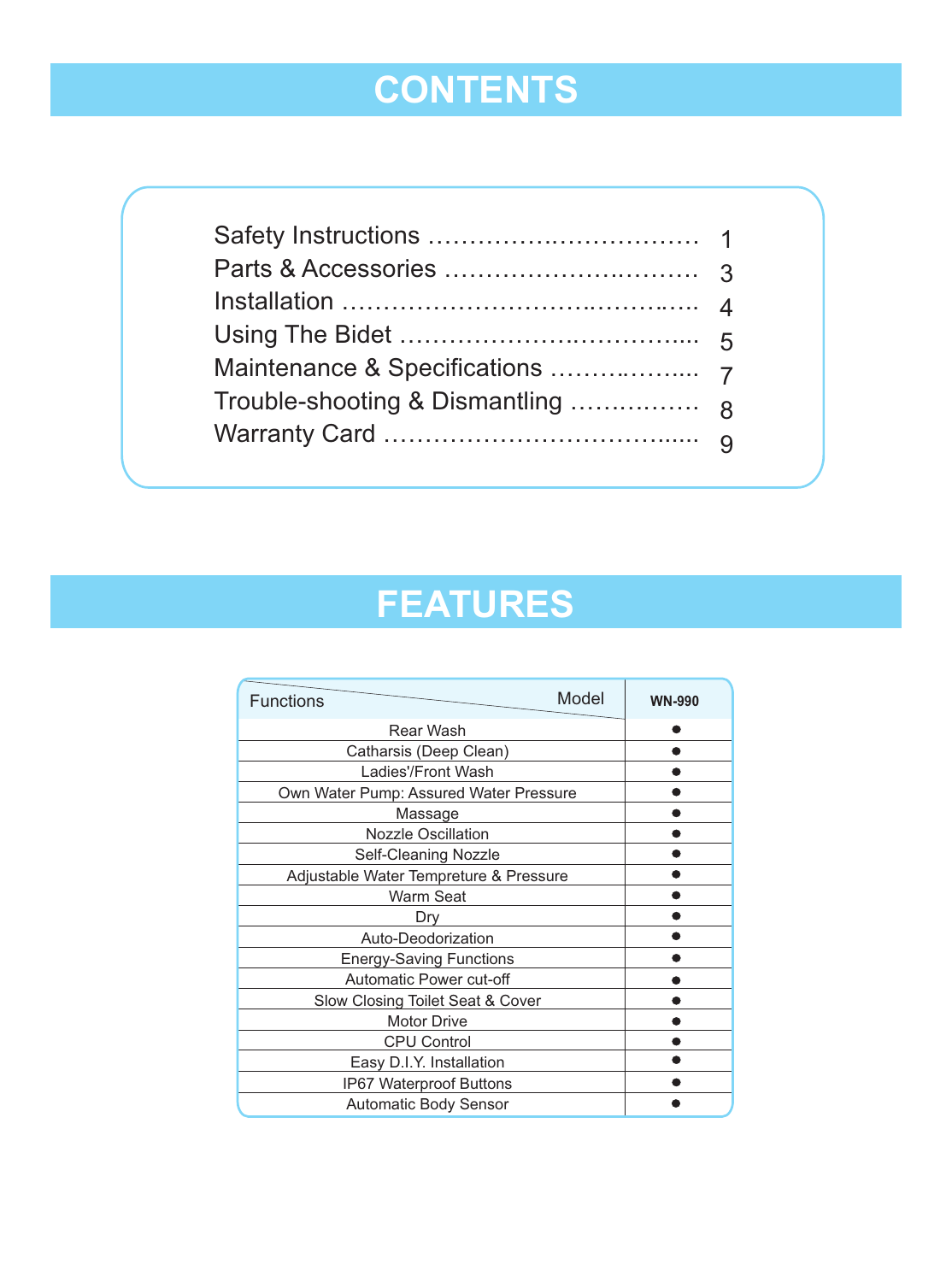# **SAFETY INSTRUCTIONS**

Please also note the following:

- \* Connect the bidet to a standard 3-pin earthed socket for electricity supply.<br>\* Avoid to ushing the plug or socket with wet bands
- Avoid touching the plug or socket with wet hands.
- \* Connect the Power Cord only after installation has been fully completed.<br>\* Remove the plug from the socket whenever repairing or dismontling the
- Remove the plug from the socket whenever repairing or dismantling the bidet.
- \* Avoid connecting many plugs to the same socket outlet.<br>\* If the socket and/or the plug are damaged, contact an el
- If the socket and/or the plug are damaged, contact an electrician for replacement.
- \* Connect the appliance to a potable water source that is intended for household use.
- \* If the water supply in your house contains limestone, or other impurities, connect the water filter that is supplied in the accessories. This filter will need to be replaced periodically depending on the water quality in your home. The filter is not covered by our warranty.
- \* Should the bidet develop any defect, stop using it and contact the service centre immediately.
- \* Do not apply excessive force when pushing the buttons on the control panel.<br>\* De pot urinate directly on the pozzlo
- \* Do not urinate directly on the nozzle.<br>\* De pot block the deederizer air outlet
- Do not block the deodorizer air outlet vents.
- \* Do not lean back against the lid, during use, as this may damage it.
- \* Do not expose this product to direct sunlight, as it may cause the plastic parts to discolour.





NB: THE NON-RESPECT OF THESE SAFETY INSTRUCTIONS COULD RESULT IN SERIOUS DAMAGE TO THE APPLIANCE AND/OR INJURY TO THE USER.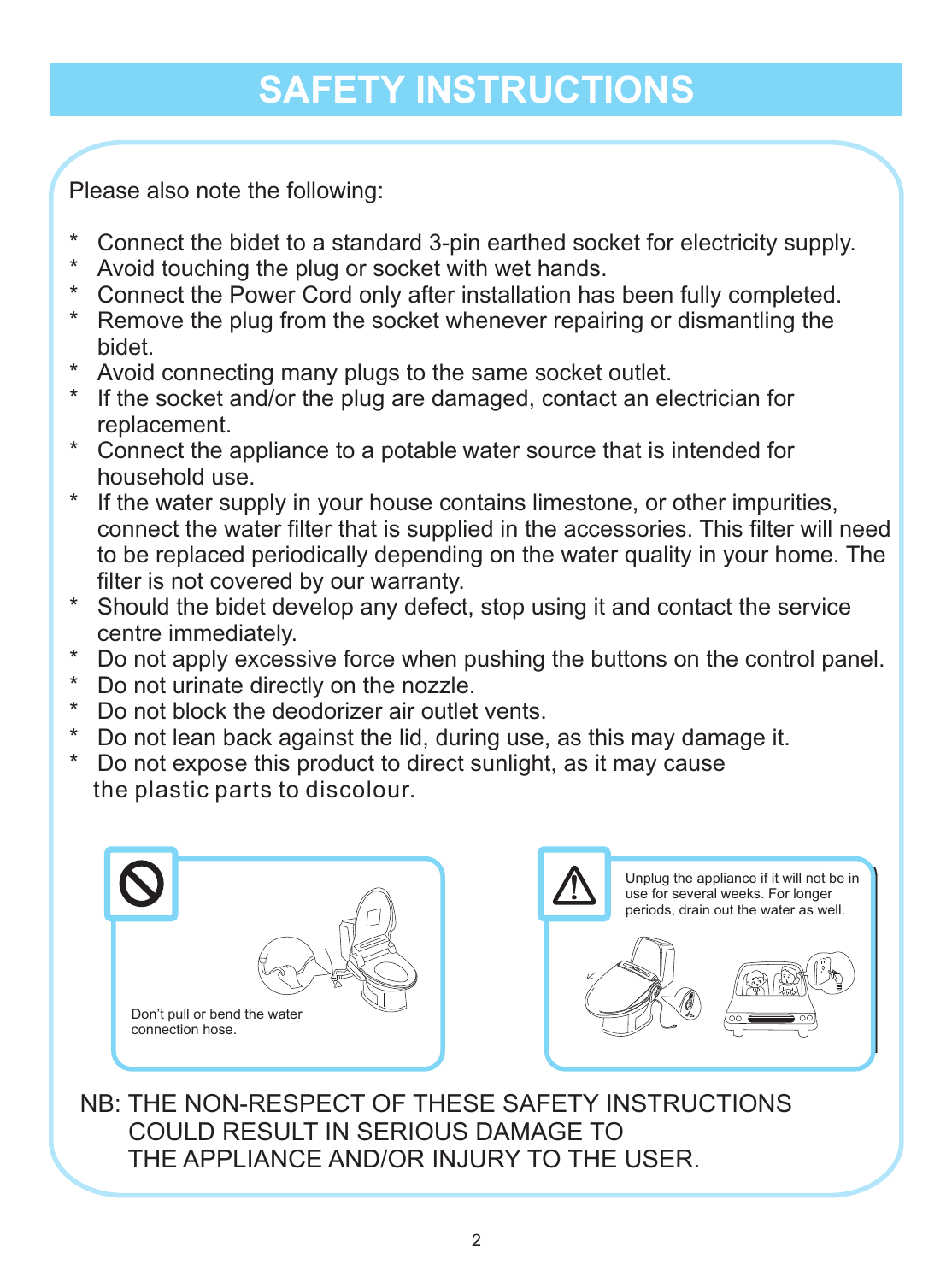# **PARTS & ACCESSORIES**

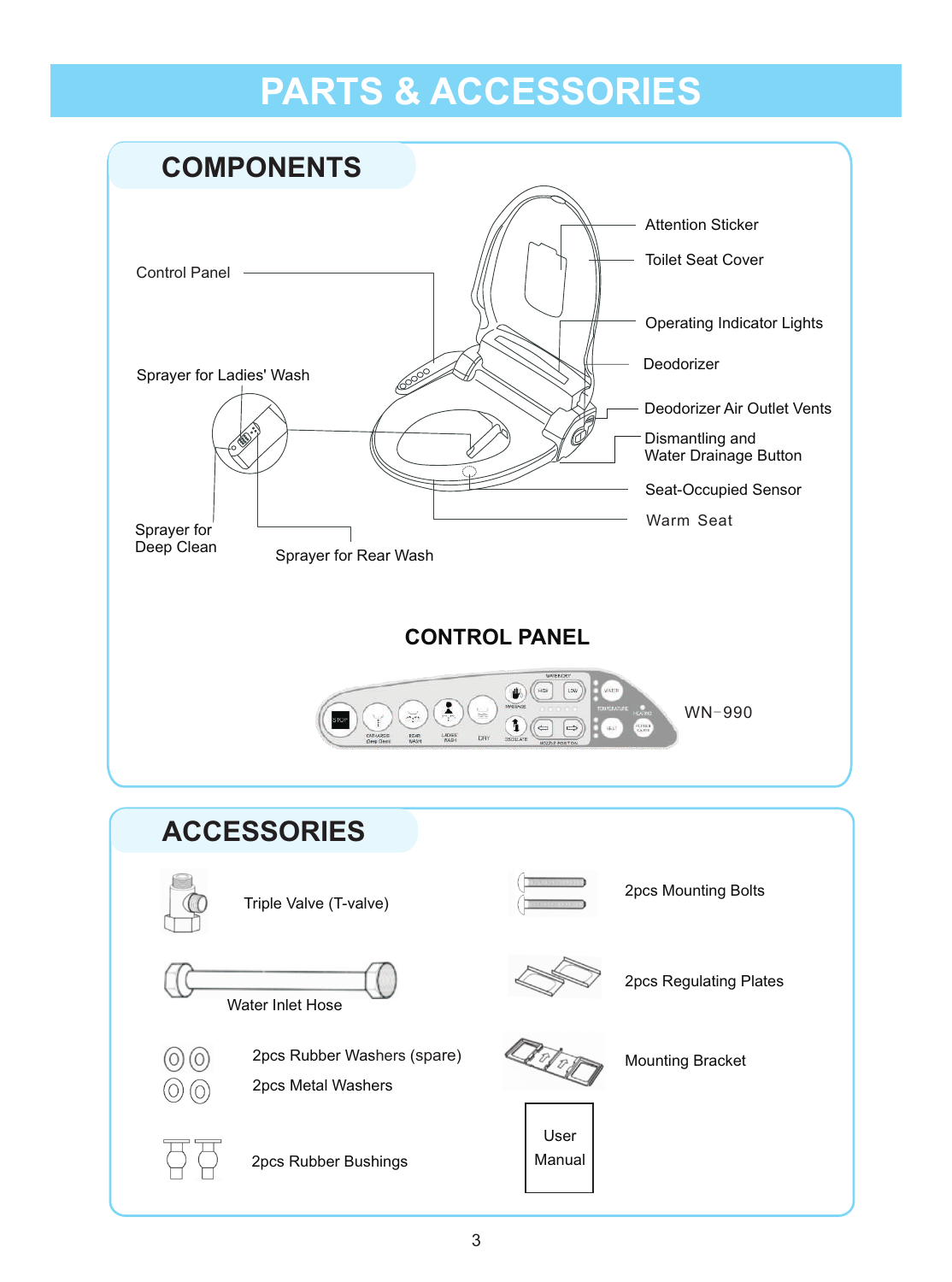# **INSTALLATION**

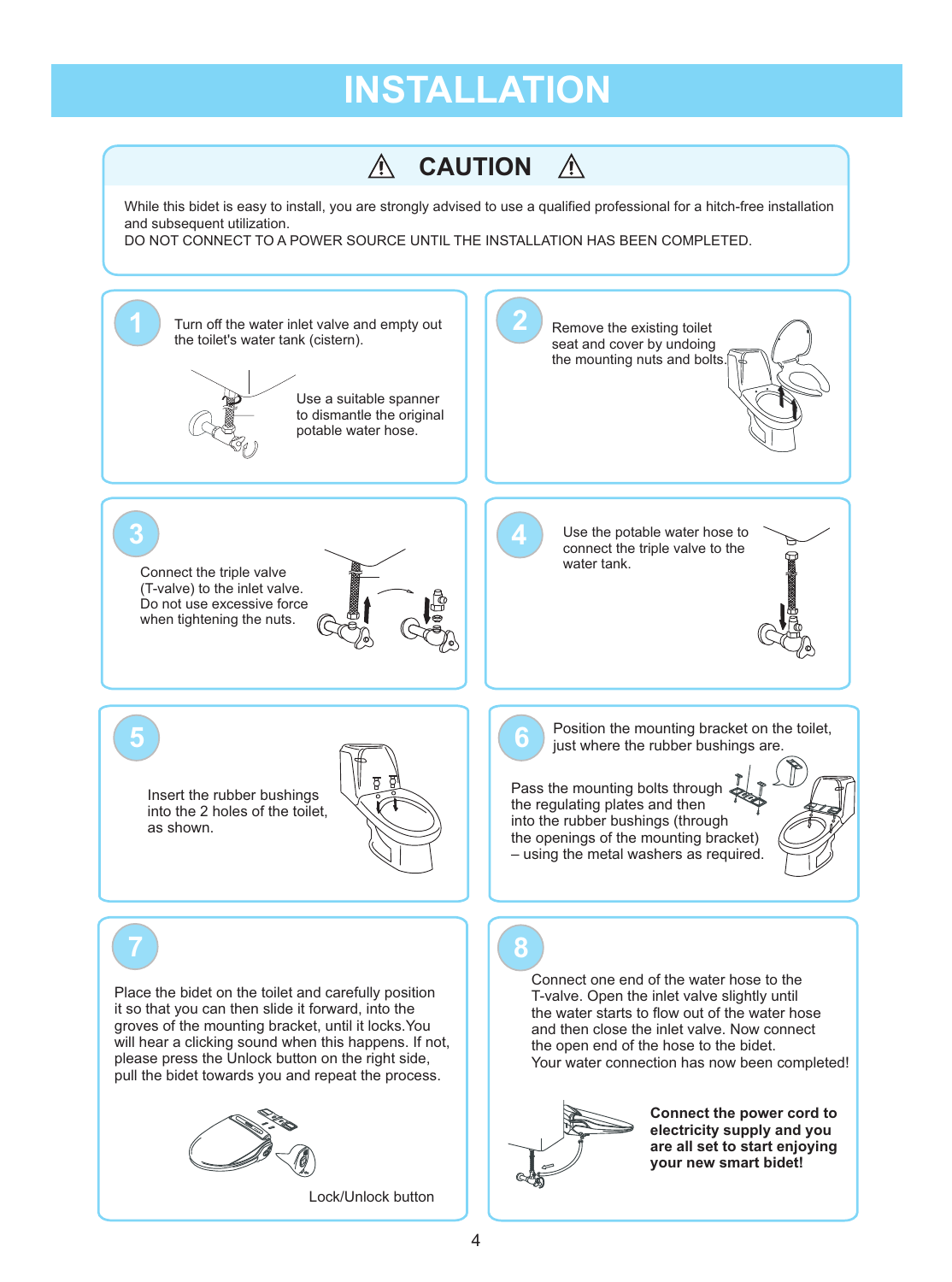# **USING THE BIDET**

### **SITTING ON THE TOILET SEAT**

When seated, the Occupied Sensor indicator lights up on the rear Indicator Panel and, at the same time, you can hear a short beep.

The Deodorization function also starts up automatically and will keep working until 1 minute after you stand up.

For the first use, set the water temperature, and water pressure, to the lowest positions as explained below. After using any wash function, you will be able to set the temperature, to your preferred level, for future use. The water pressure can be adjusted at any time whereas the water temperature increase, or decrease, takes a very short time to be attained.

#### **WASH CONTROLS:**

#### **REAR WASH**

This button starts the water spray for the usual cleaning of the anal zone. The water is mixed with a little air which creates a soft feel. At this time, it is advisable to set all parameters for your comfort (nozzle position, water temperature and water pressure). You should then press the Oscillate button so that the back and forth movement, of the nozzle, will result in a larger area being cleaned. The Massage function is also useful during this rear wash – either on its own or along with the Oscillate function.

#### **LADIES' WASH**

This button starts a gentle and lukewarm spray onto the feminine zone. The temperature and pressure can be adjusted to comfortable levels. The Oscillate and the Massage functions are also useable and useful for this type of wash.

#### **CATHARSIS WASH (Deep Clean)**

This function is to assist in evacuating residual faeces from the rectum.

First set the water pressure on low and then press the Catharsis button. A focused spray is directed at the anus. Adjust your seated position, and the water pressure, to ensure that the jet of water can penetrate through the anus without any water splashing, pain or discomfort. As soon as you feel that the rectum is getting full, press the stop button. The water softens the faeces thereby enabling it to be released more easily.

#### **STOP BUTTON**

All above wash and dry functions will stop as soon as this button is pressed.

#### **MASSAGE**

Pressing this button during the WASH functions creates a massaging effect by alternating the spray strength between high and low.

The water massage pulsation strength can be adjusted by using the High and Low buttons. The water pressure will return to the starting mode if you press the Massage button once again.

#### **OSCILLATE**

By pressing this button, the nozzle will shuttle back and forth 12mm, thereby enlarging the cleaning area in the REAR and LADIES' WASH functions.

You can adjust the oscillating scope by pressing the arrow buttons ( $\leftarrow$ or $\rightarrow$ ) .

The nozzle will stop moving if you press the Oscillate button once again when it is moving.

#### **DRY**

By pressing this button, gusts of warm air will come out to dry wet part(s). You can adjust the air temperature by pressing the High and Low buttons.

#### **WATER PRESSURE**

Generally, you can control the water pressure by pressing the High and Low buttons – of course, when you are seated on the toilet seat. However, if you wish for the level to be memorised, press the Massage button for 3 seconds and it will set the pressure at the lowest level. If you press the Massage button again for another 3 seconds, the water pressure level will be memorised at the medium level. Pressing the Massage button yet again for 3 seconds, the pressure returns to the lowest level.

You will notice the appropriate pressure level indicator, on the control panel, lights up during each of the above steps.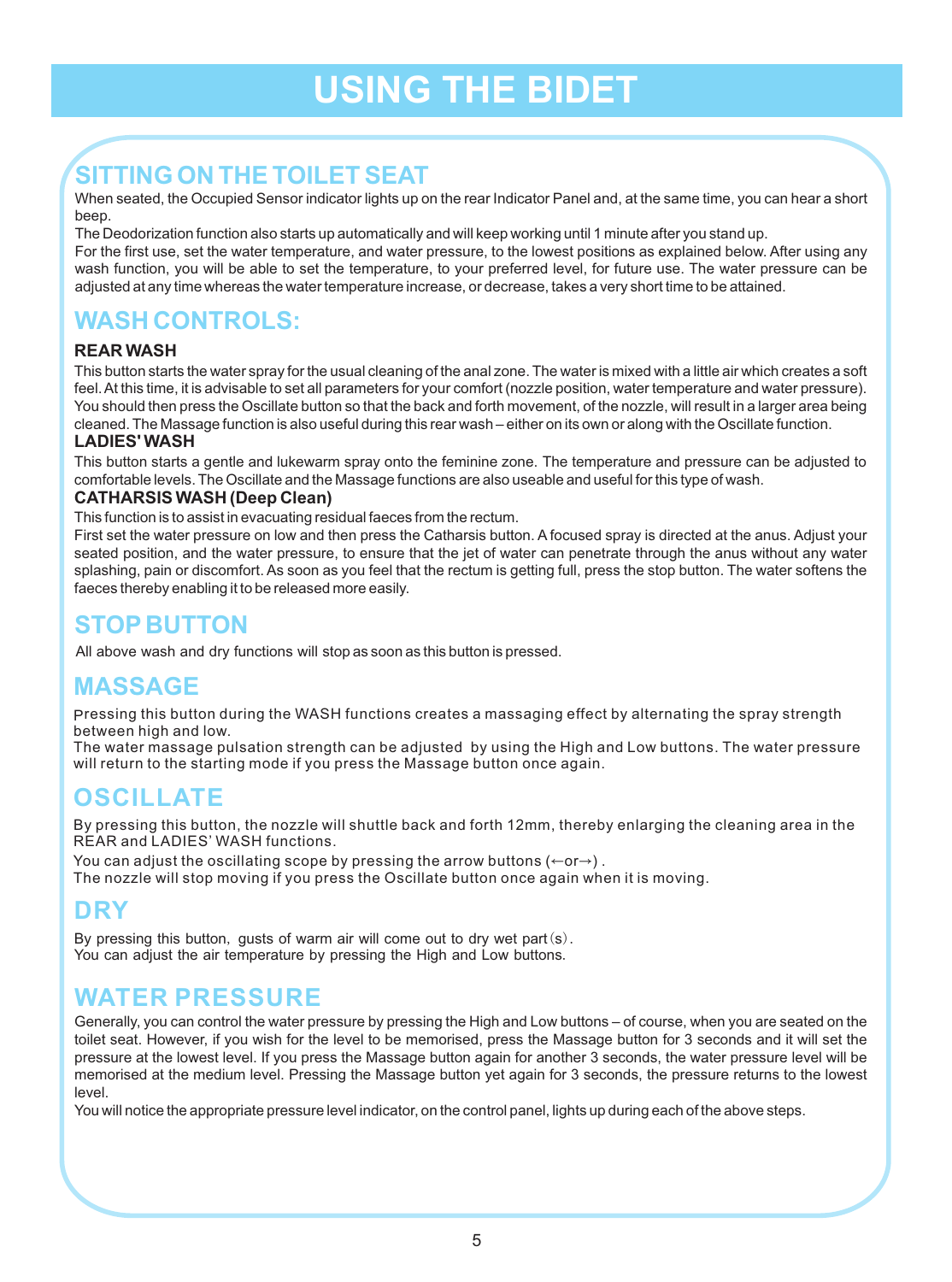# **USING THE BIDET**

#### **NOZZLE POSITION**

The nozzle moves forward & backward along a length of 12mm. The arrow buttons ( ←or→ ) enable you to select from a choice of 5 different nozzle positions to suit your convenience.

#### **WATER TEMPERATURE**

At the starting stage, the temperature is in the off position. Therefore, the temperature of the water, in the bidet's own tank, would be either the room temperature or that of the water supply.

By pressing the WATER Temperature button, the Temperature indicator's green light comes on and the water temperature rises to 34°C/93. 2 $^{\circ}\!$  . By pressing the button again, the yellow light comes on and the temperature stabilises at 37°C/98.6℉. Pressing the button, once again, makes the red light come on and the temperature climb to 40°C/104℉. The same cycle is repeated with every press of the button.

#### **SEAT TEMPERATURE**

By pressing the SEAT Temperature button, the Temperature indicator's green light comes on and the seat temperature will rise to 34°C/93.2℉. By pressing this button again, the yellow light comes on and the temperature will climb to 38°C/100.4℉. Pressing the button, once again, makes the red ligh come on and the temperature will be at 41°C/105.8℉. The same cycle is repeated with every press of the button.

#### **POWER SAVER**

When you press the Power Saver button, the Power Saving 1 indicator lights up on the rear Indicator Panel. In this function, the power saving is significant since the water heating will stop and will restart after 8 hours. Pressing the button a 2<sup><sup>nd</sup> time, starts the Power Saving 2 function. This is an "Eco Mode" with constant low power</sup> consumption. Here,the water and seat temperature are kept at about 32℃/89. 6℉. If you press the button a 3" time, the Power Saver function gets switched off.

If the Power Saving function is in use, it will temporarily stop when someone sits on the bidet. The function will resume as soon as the user stands up.

#### **DEODORISER**

This device is useful in eliminating odours from the toilet bowl area. It has a motor which expels air (and odour), from that area, and deodorises it as it passes out of the vents on the side of the bidet. This deodoriser function starts automatically as soon as the user sits on the toilet seat. It will continue to work for 1 minute after the user stands up. (Please see page 8 for further information.)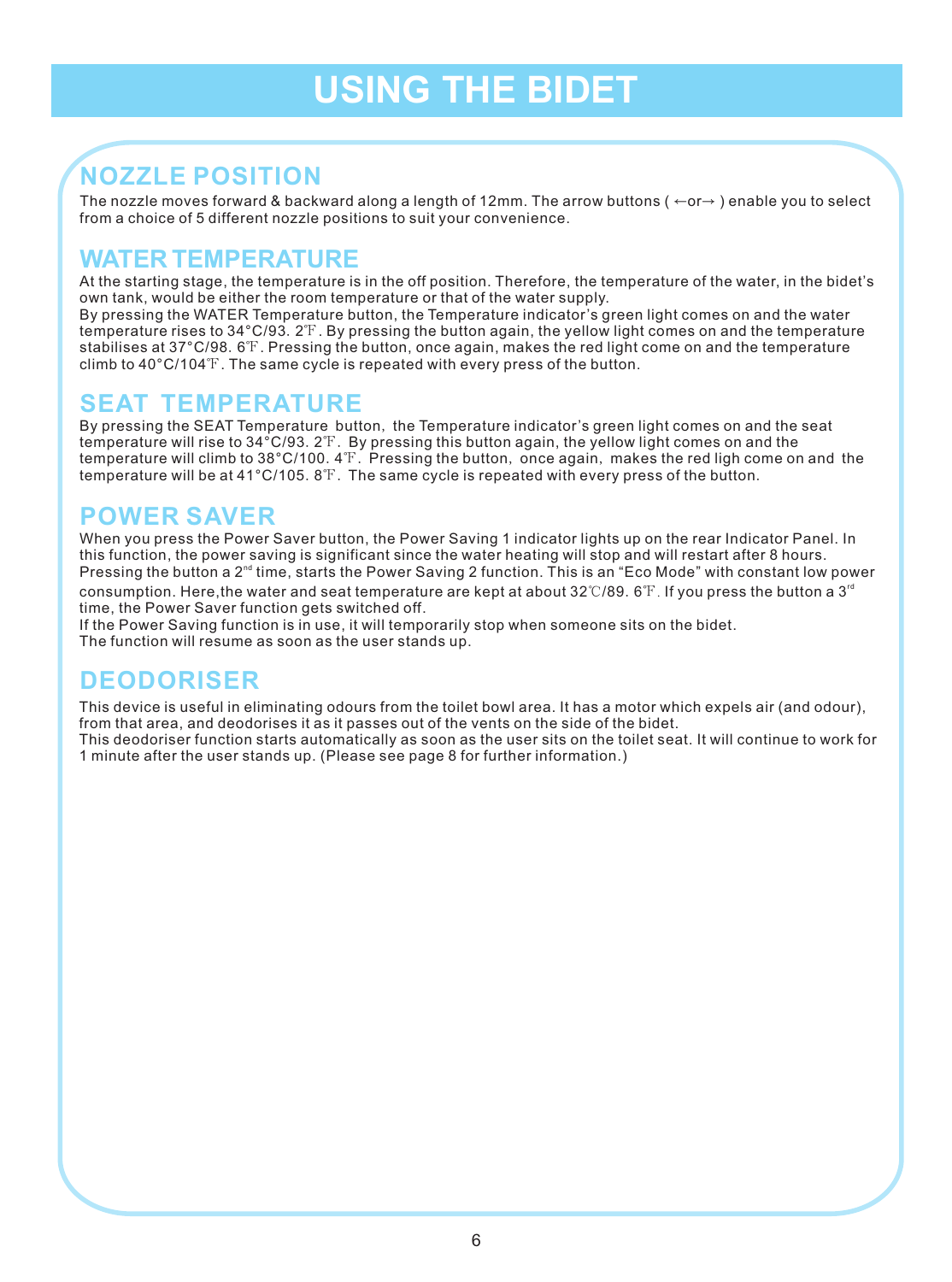### **MAINTENANCE**

#### **NOZZLE**

Firstly, ensure that there is no object on the seat's Seat Occupied Sensor and that you are also not seated on the bidet. Press the Rear Wash button for 3 seconds and the Nozzle will stretch out. Use a toothbrush to clean any dirt or stains that may have settled on the nozzle.

Press the Rear Wash button again to return the nozzle to its normal covered position.



#### **DEODORISER**

If you notice a drop in the performance of the deodoriser, pull out the deodorising cartridge, as shown, and, using a soft toothbrush, gently brush off any dust or dirt that may have collected on the cartridge. After about 6 months of routine cleaning, if you feel it is no longer working, remove the cartridge and expose it to direct sunlight for 2 to 3 hours. This should reactivate the carbon and allow further use. At some stage, After many years of average bidet use, you may have to replace it due to it having reached its natural expiry.



### **SPECIFICATIONS**

| Model<br>specifictions           |                               | <b>WN-990</b>                                                                                     |
|----------------------------------|-------------------------------|---------------------------------------------------------------------------------------------------|
| Rated Input                      | Voltage/ Frequency            | 110V/60HZ                                                                                         |
| Power                            | <b>Rated Input Power</b>      | 660W                                                                                              |
| Warm Seat                        | Seat Temperature              | 4 Levels: Off (Room temp.), Low (34°C/93.2°F), Medium (38°C/100.4°F),<br>High (41°C/105.8°F)      |
|                                  | <b>Safety Device</b>          | Temperature Inductor & Temperature Fuse                                                           |
|                                  | Deodorant                     | <b>Activated Carbon</b>                                                                           |
| Deodorizer                       | Air Suction                   | 0.1 <sup>m3</sup> /Min                                                                            |
| Wash<br>Function                 | <b>Maximum Flow Rate</b>      | 1.2L/Min                                                                                          |
|                                  | Pressure Adjustment           | 5 States                                                                                          |
|                                  | Water Temperature             | 4 Levels: Off ( Inflow/Room temp.), Low (34°C/93.2°F), Medium (37°C/<br>98.6°F), High(40°C/104°F) |
|                                  | Warm Water Volume             | 1.2L Stored in the Tank                                                                           |
|                                  | <b>Safety Device</b>          | Temperature Inductor, Temperature Limiter & Temperature Fuse                                      |
|                                  | <b>Blowing Rate</b>           | 0.25m <sup>3</sup> /min                                                                           |
| Dryer                            | Temperature Adjustable        | 5 States                                                                                          |
|                                  | <b>Safety Device</b>          | Temperature Limiter & Temperature Fuse                                                            |
|                                  | Back & Forth Function         | Motor drive                                                                                       |
| <b>Water Nozzle</b>              | <b>Position Selection</b>     | <b>Five Adjustable States</b>                                                                     |
|                                  | Oscillating Distance          | The Nozzle Moves Forward & Backward along a Length of 12mm                                        |
| <b>Other Safety Devices</b>      |                               | Electricity Leakage Protector, Body Sensor & Seat Damper                                          |
| Range of Inlet Water Temperature |                               | $0^{\circ}$ C ~ 40°C/32 ~ 104°F                                                                   |
|                                  | Range of Inlet Water Pressure | $0.04 \sim 0.75$ Mpa                                                                              |
|                                  | Packing Size: LxWxH           | 580×520×240mm/22.83×20.47×9.45in                                                                  |
|                                  | <b>Gross Weight</b>           | Approx. 7.2kg/15.9lb (Small Size); 7.4kg/16.3lb (Large Size)                                      |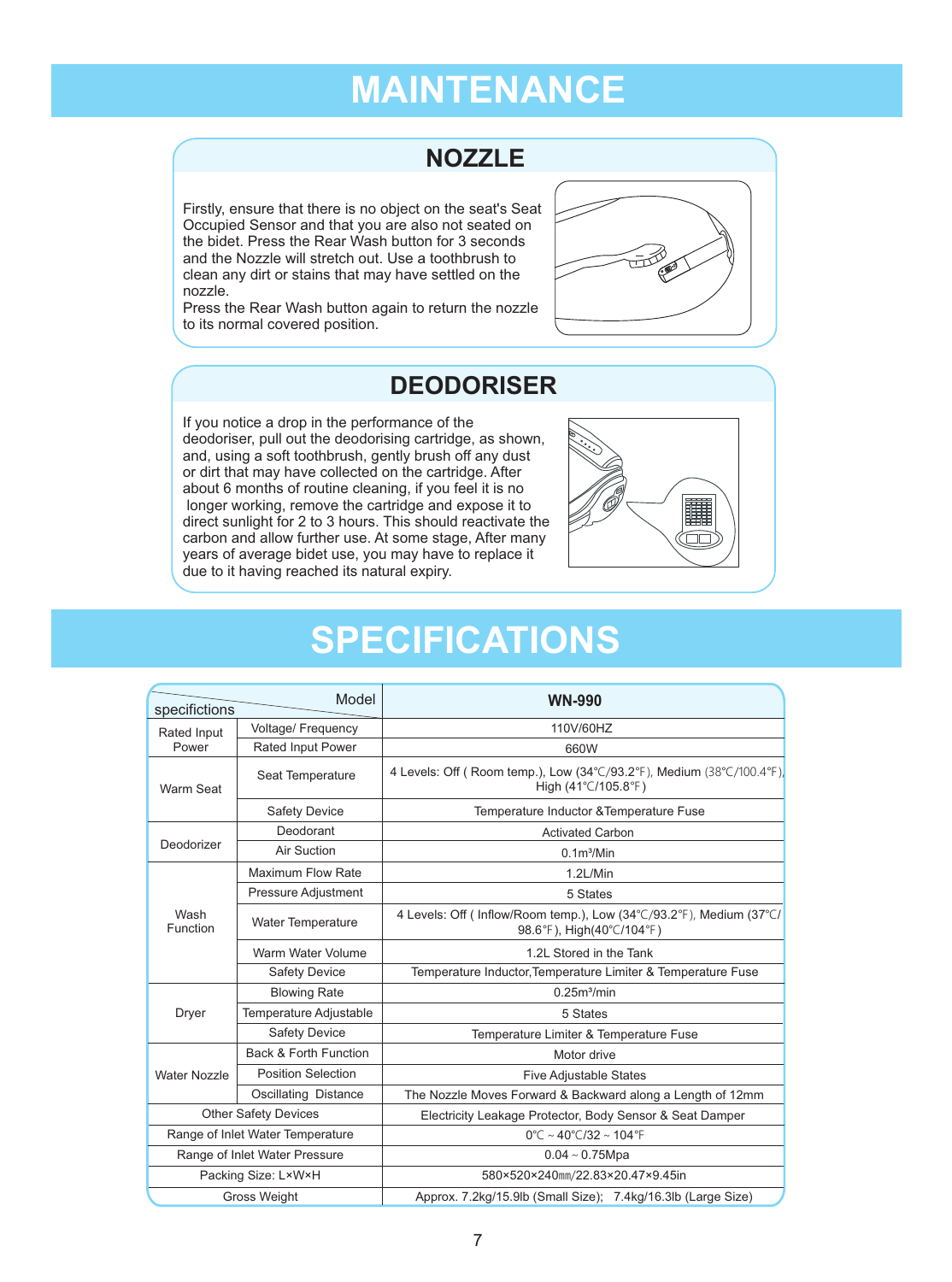#### Before requesting repairs, please check the following as you may be able to solve the problem yourself. **However, including remains unresolved, please contact your local service contact your local service contact your local service contact your local service contact your local service contact your local service centre. In th**

| <b>Symptom</b>                   | <b>Possible Cause/Remedy</b>                                                                                                                                                          |
|----------------------------------|---------------------------------------------------------------------------------------------------------------------------------------------------------------------------------------|
| Bidet does not operate at all.   | The bidet works only when the seat is sat on or if an object is<br>placed on the Occupied sensor.<br>Remove the plug from the socket and then re-plug it.                             |
| Water does not spray out.        | The water inflow valve is closed.<br>The filter is clogged.                                                                                                                           |
| Water Pressure is low.           | Check the pressure setting or if the water filter is clogged.                                                                                                                         |
| Spray water is not warm.         | Check the water temperature settings.<br>Either the wash functions were used for a long time or the Power<br>Saving 1 was on. It takes about 2 minutes for the water to re-heat.      |
| Water leaking near the seat.     | If the bidet appears not to be well-installed, carefully re-install<br>it (see page 5).                                                                                               |
| The Buzzer Alarm is on.          | Water tank is short of water. Check if inflow valve is open.<br>If there's a temporary stoppage of house water supply, switch off<br>the appliance and wait for the supply to return. |
| Deodoriser's fan works non-stop. | Check if there is anything covering the Occupied seat sensor.                                                                                                                         |

# **DISMANTLING THE BIDET**

If you need to remove the bidet for cleaning purpose, or for sending to the service centre, please:

- 1. Remove the plug from the power socket and
- 2. Cut off the water supply by turning the valve clockwise. Disconnect the hose from the bidet.
- 3. Press the button on the side of the bidet, as shown, to completely empty out the water tank.
- 4. Press again the side button and slide out the bidet by pulling it towards you as shown.

The button on the right side of the seat is to be used for draining out the water and also for unlocking the bidet from the mounting plate.



- **NOTE**: If you are removing the bidet to install it elsewhere, then continue with the following steps:
- 5. Remove the T-valve, the water filter and the hose that connects the filter to the bidet. Empty out the water from the filter and hose.
- 6. Re-fix the original water inlet hose from the valve directly to the water tank (cistern) of the toilet. Turn on the water supply by turning the valve anti-clockwise.

**CAUTION**: Do not use excessive force when tightening the nuts of the hose with your spanner.